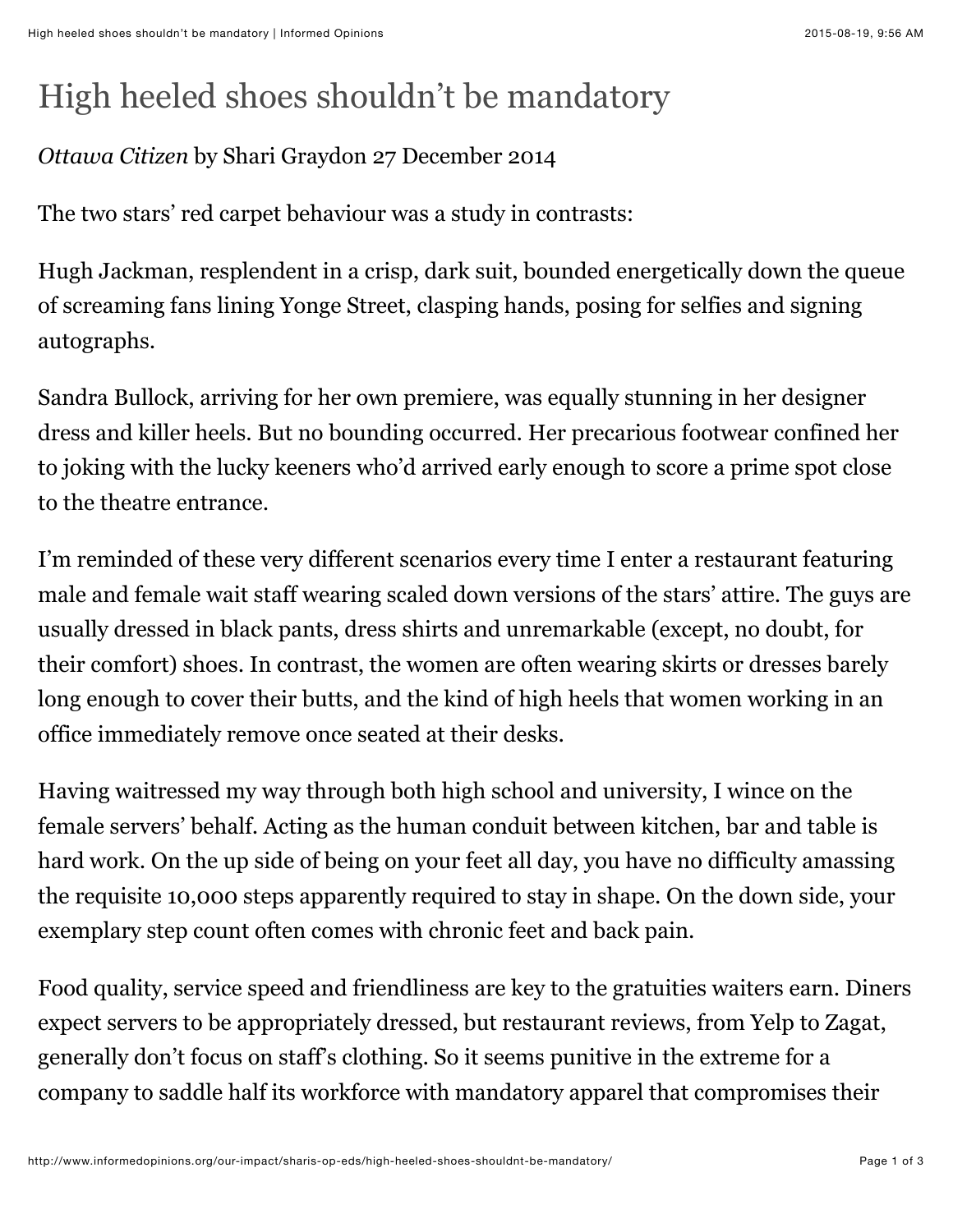## comfort and hampers their ability to deliver food while it's still hot.

Are they catering to a small minority of male customers who patronize their restaurant and shower largesse on the female wait staff because of their clothing – or what it emphasizes? Do they justify such dress codes because the women on the receiving end of such benefits appreciate the extra cash, even if it is sometimes accompanied by leering?

This sounds like institutionalizing the commercial exploitation of female employees to me, and it's not a trend anyone should be supporting. Nor is it a simple matter of "Don't like it? Don't work there." Because waiting tables generally pays much better than many other jobs open to students with no formal credentials or work experience. I paid my way through university without a loan or debt – a feat that was easy for my male friends who did manual labour at union rates, and impossible for my female friends working retail.

When I asked the young woman serving me recently about her footwear, she told me she never wore heels outside of her job, and her personal strategy to combat the inevitable pain was to switch her shoes midday. But some of her colleagues, she said, liked wearing heels. I get that. It's not dissimilar to teen smokers who like the head buzz and cool sophistication they think cigarettes give them, and are willing to suffer the associated costs and lingering stench.

But I still found myself wondering why it isn't against the law for a company to insist that its female staff wear clothing that is actively discouraged by health professionals familiar with the osteoarthritis, nerve damage, plantar fasciitis, hammer toes and bunions that heels are known to cause.

As it turns out, the Ontario Human Rights Code expressly forbids such practices. It stipulates that dress code requirements must be made in good faith and genuinely required to do the job. (Steel toed boots on a construction site come to mind.) But it expressly sates: "It is discrimination based on sex to require female employees to wear high heels, short skirts and tight tops."